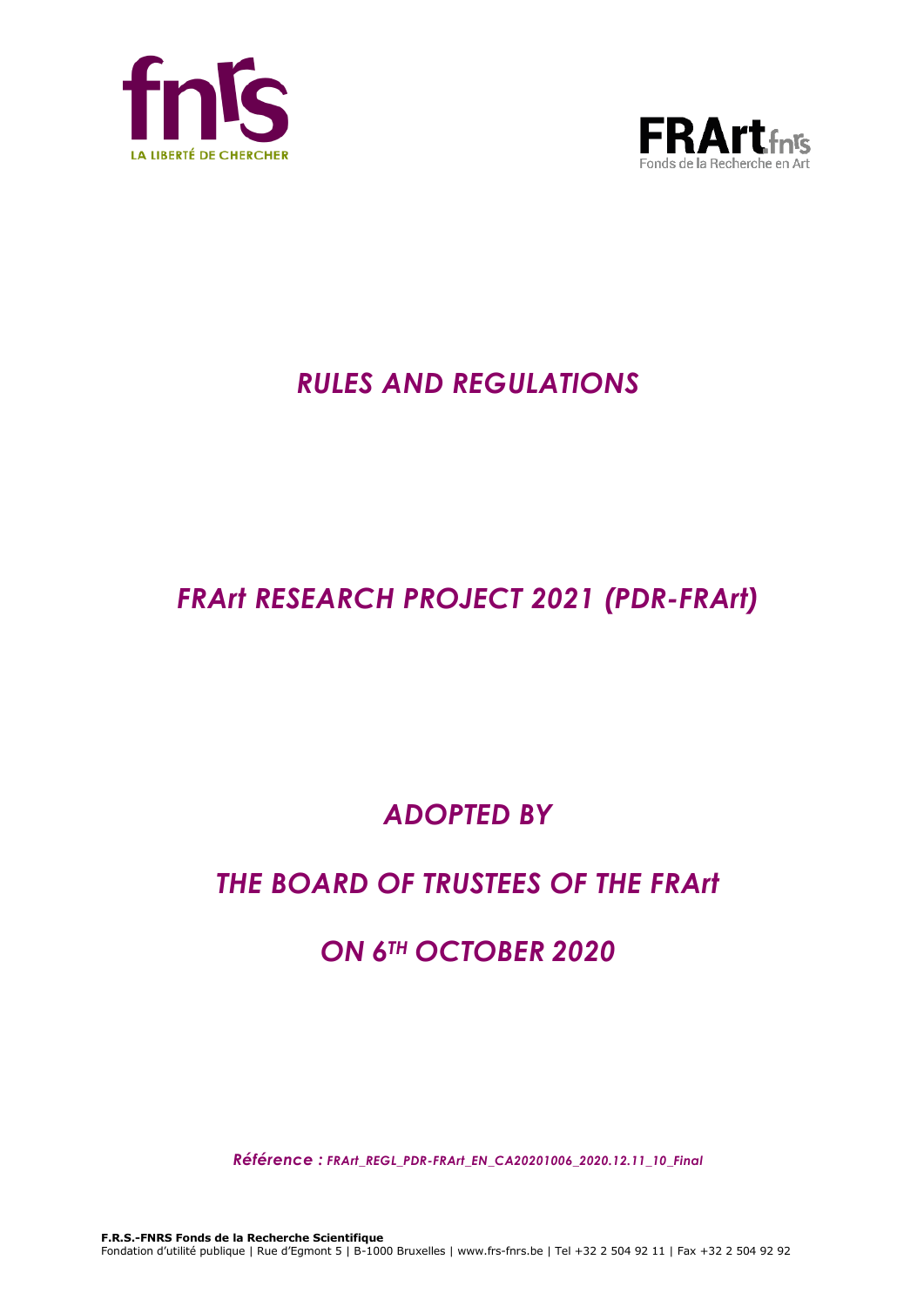# **TABLE OF CONTENTS**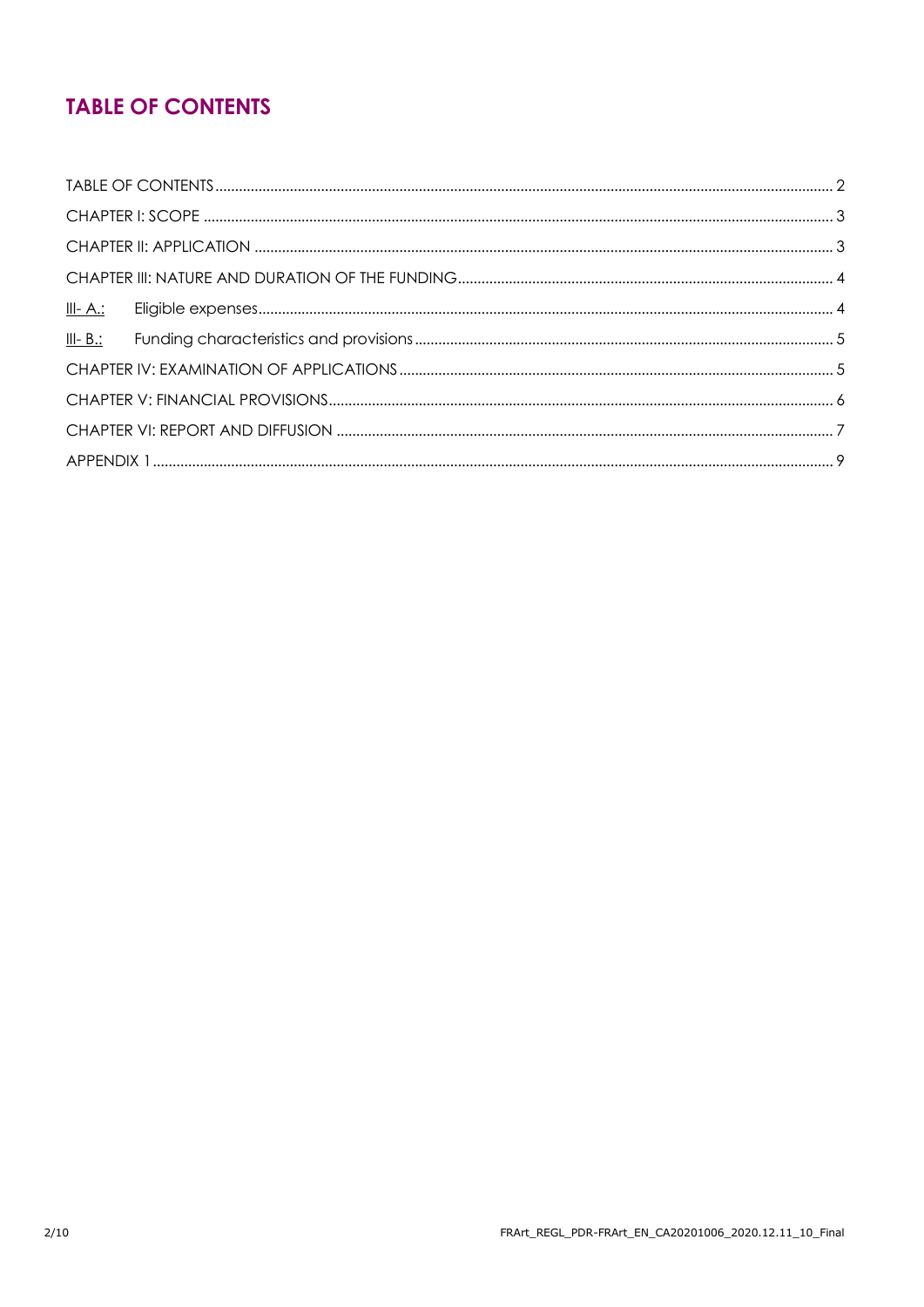## **CHAPTER I: SCOPE**

#### Article 1

The Art Research Fund (FRArt) is an Associated Fund of the F.R.S.-FNRS which aims at funding research projects in art carried out outside the scope of doctoral research by an artist-researcher or an artist collective, and validated by one or several Higher Schools of Art (ESA) listed in [Appendix 1.](#page-8-0)

The rules and regulations hereinafter are only applicable to the applications submitted within the framework of the FRArt biennal Call.

Any artist or artist collective of any nationality may, in collaboration with one or several ESA, respond to this call and submit an artistic research project via the FRArt Research Project (PDR-FRArt) instrument.

#### Article 2

Every PDR-FRArt project must be submitted jointly by its author and a facilitator.

The author is an artist or an artist collective<sup>1</sup>.

The facilitator is one or several ESA regardless of the field: plastic, visual and spatial arts, theatre and speech arts, music, performing arts and broadcasting and communication techniques. A facilitator bears the title of main ESA or secondary ESA.

#### Article 3

The main author of a PDR-FRArt is the person who submits the artistic project as part of the call.

A PDR-FRArt carried out by an artist collective provides for the participation of co-authors.

## **CHAPTER II: APPLICATION**

#### Article 4

The main author of a PDR-FRArt is an artist-researcher and holder of higher arts education degree or equivalent, or has proven experience in practicing artistic research.

#### Article 5

Research in art may be conducted by multi-field groups of which researchers are also university graduates.

#### Article 6

 $\overline{a}$ 

When submitting an application, the main author of a PDR-FRArt must select a main ESA<sup>2</sup>, and is entitled to choose one or several secondary ESA.

The number of applications which may be supported by a main ESA is limited to three applications validated following the validation procedure described in the next article.

<sup>1</sup> *The author may be an artist-professor teaching in an ESA, in which case it must be mentioned in the proposal.*

<sup>2</sup> *The author of a PDR-FRArt shall contact the main ESA prior to mentioning it in the application form in order to obtain the accompanying agreement describing how the research project fits within the ESA. The author will have to upload this agreement in their application file.*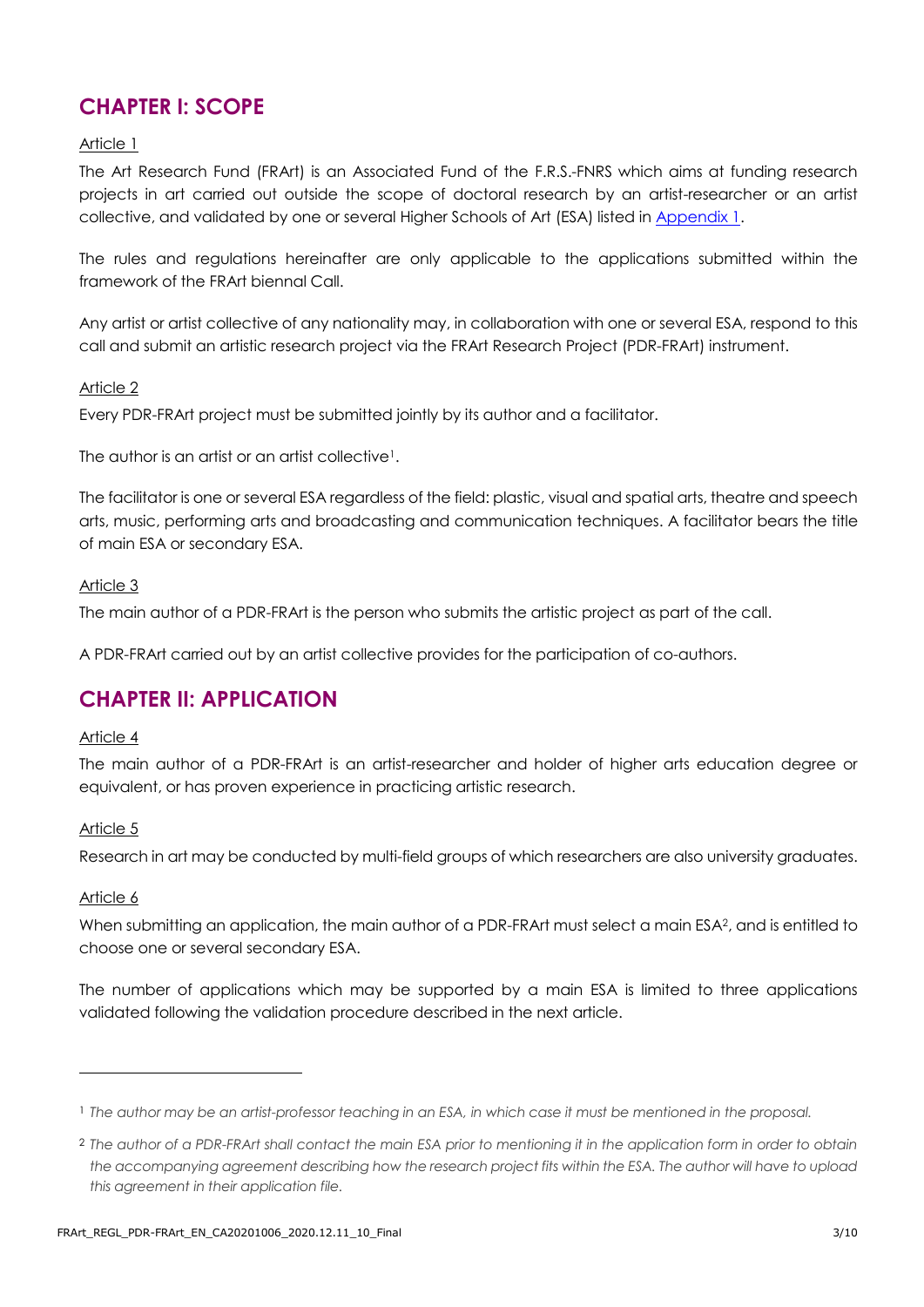#### Article 7

The FRArt biennal Call for applications is open on the decision of the Board of Trustees of the FRArt.

The opening of the call is published on the **F.R.S.-FNRS** website and the portal of the non-profit organisation Art-Recherche (A/R asbl), which gathers ESA of the Wallonia-Brussels Federation.

The application can be submitted in French or in English. It must only be submitted on [e-space,](https://e-space.frs-fnrs.be/) the online platform dedicated to the calls for proposals.

All PDR-FRArt applications are submitted to a procedure including two successive electronic validations on the dates that will be indicated when the call is published:

- a. The validation by the main author: it accounts as a confirmation that the application file is complete.
- b. The validation by the main ESA, to which the application file is transferred once the main author has validated the application form. The ESA verifies the eligibility of the main author and coauthors, if any, and may accept or refuse the application. The validation deadline fixed for the main ESA puts a final end to the call for proposals.

Applications that have not been validated within the time-frame of the call cannot be taken into account.

The validation dates are available in the mini-guide for applicants.

#### Article 8

Potential co-authors involved in a PDR-FRArt will be contacted by the F.R.S.-FNRS after the validation by the main author, in order to:

- Confirm they are willing to participate in the PDR-FRArt, and
- Require them to send their curriculum vitae3.

### **CHAPTER III: NATURE AND DURATION OF THE FUNDING**

### **III- A.: ELIGIBLE EXPENSES**

#### Article 9

As part of the PDR-FRArt the allocated fund can cover 3 types of expenses:

- Personnel
- Operatina
- Equipment

#### Article 10

Budget to cover personnel costs is associated with the work of the author.

Operating costs include subcontracting expenditure if applicable.

l

<sup>3</sup> *CV are required for the evaluation. Therefore they should contain no personal data which are not necessary for that purpose.*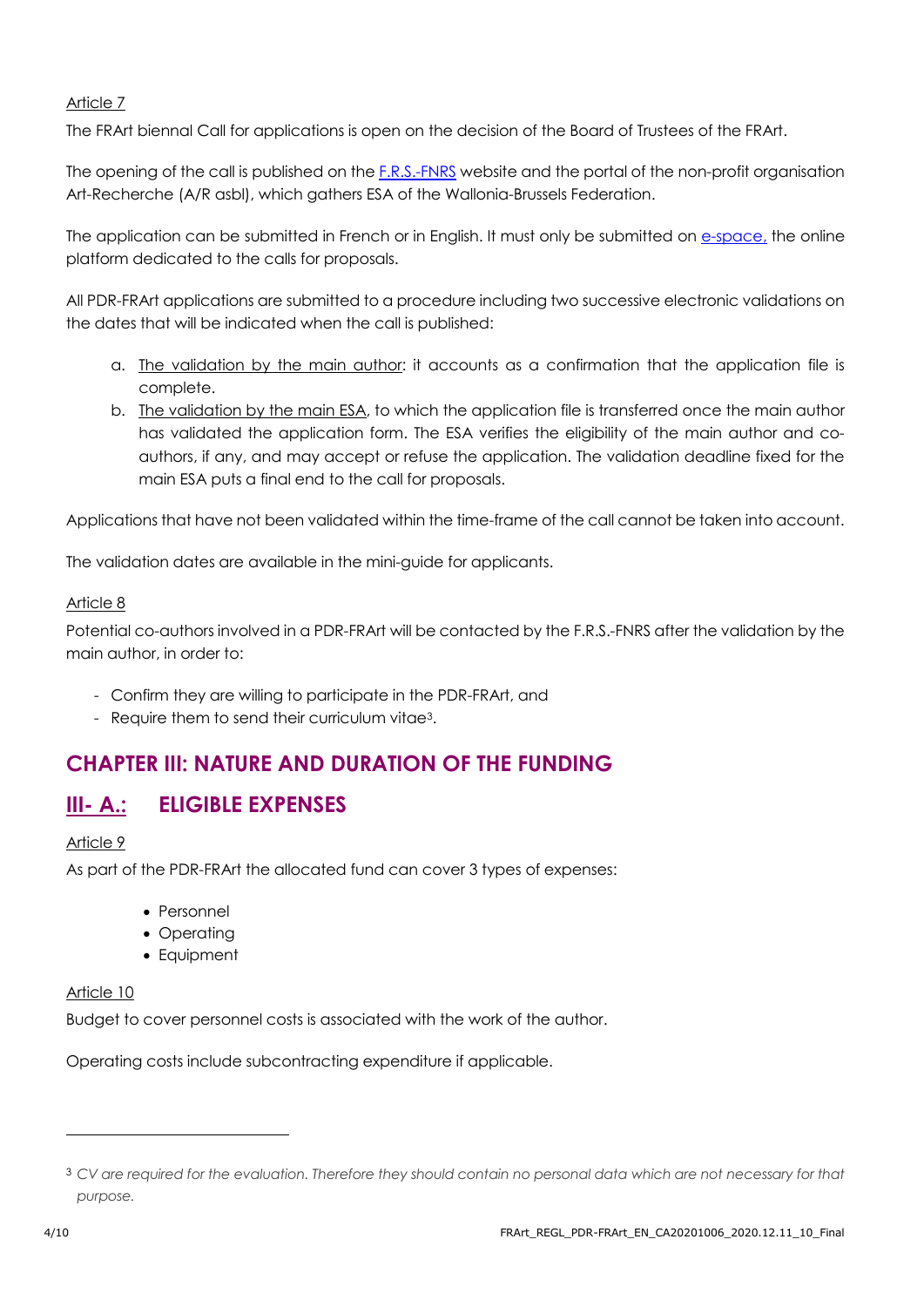No costs associated with the ESA can be claimed.

### **III- B.: FUNDING CHARACTERISTICS AND PROVISIONS**

#### Article 11

The PDR-FRArt is applicable for one year.

The PDR-FRArt starting date is set between the 1st of June and the 1st of December.

#### Article 12

A PDR-FRArt application enables to apply for funding of a maximum of € 50,000-.

### **CHAPTER IV: EXAMINATION OF APPLICATIONS**

#### Article 13

The excellence of artistic research is the cornerstone of the evaluation, which is conducted in 2 steps:

- By experts assigned by the ESA for each project (step 1),
- By an International Artistic Committee (CAI) assessing all projects supported by ESA (step 2).

#### Article 14

Step 1 is completed prior to submitting the applications on e-space, and it follows the exchanges between the author of the PDR-FRArt and the main ESA in order to obtain the accompanying agreement describing how the research project fits within the ESA. The author of the PDR-FRArt will have to upload this agreement before validating on e-space.

#### Article 15

During step 2, criteria that will be taken into account for the evaluation of the PDR-FRArt are the following:

| $N^{\circ}$ | <b>CRITERIA</b>                                                                                       | WEIGHT |
|-------------|-------------------------------------------------------------------------------------------------------|--------|
|             | Artistic consistency of the research project                                                          | 30%    |
| 2           | Artistic, scientific, ethical, political, social issues at stake addressed by<br>the research project | 25%    |
| 3           | Feasibility and implementation conditions for carrying out the<br>proposed research                   | 15%    |
| 4           | Adequacy of the provisional budget and financing plan                                                 | 15%    |
| 5           | Quality of the author's general body of work or its potential                                         | 15%    |

The CAI commits to supporting at least one project submitted by authors who graduated no longer than 5 years ago, or by authors demonstrating artistic practices and who have never had any major funding.

The CAI may reduce the requested budget up to a maximum of 15%. If the adequacy between the research programme and the requested budget is not justified and appears to require a reduction of more than 15%, the research programme will not be deemed fundable.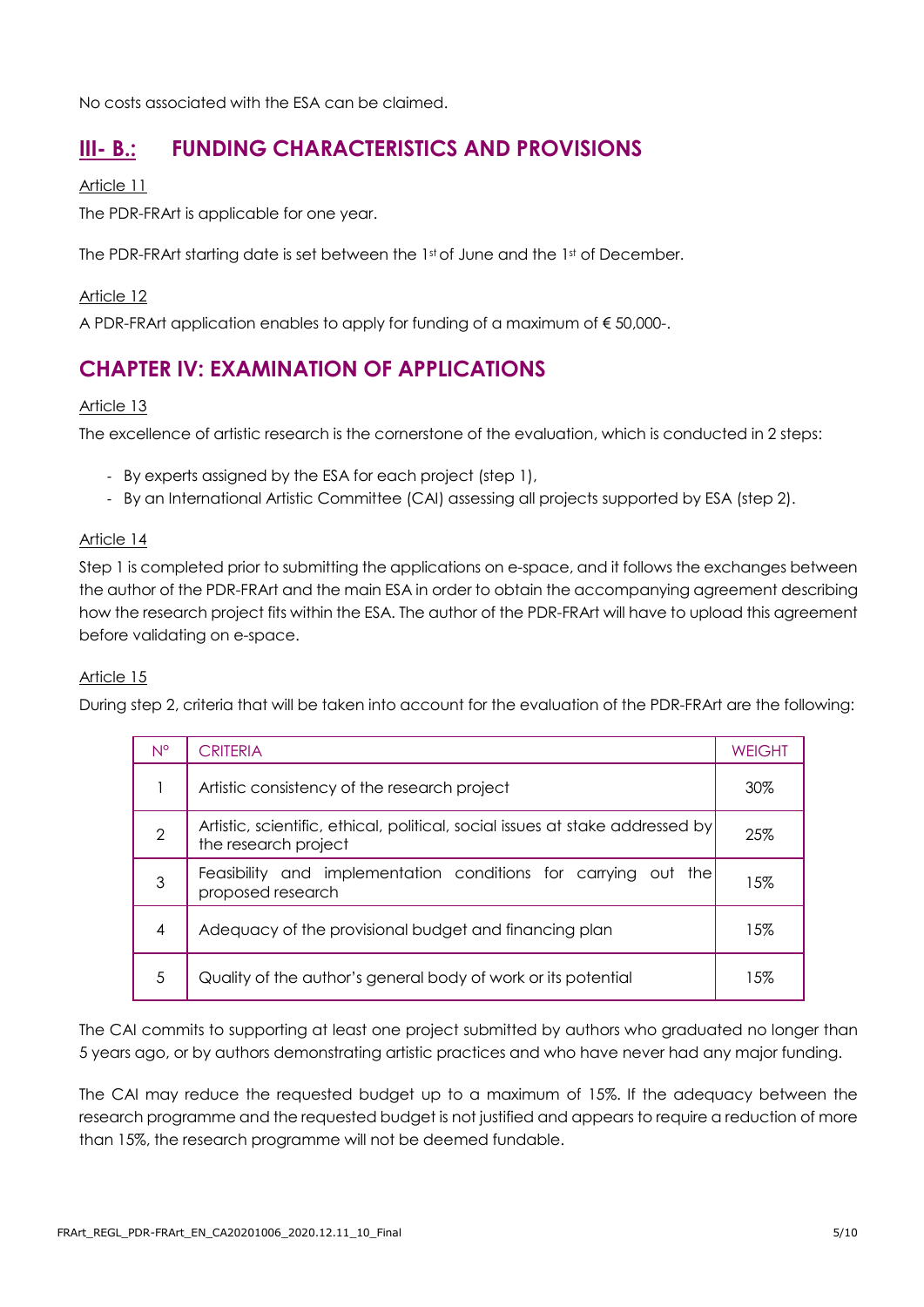#### Article 16

The Board of Trustees of the FRArt allocates funds according to the budget that is available. It decides on the granting or rejection, and where provided for, on the amounts to be granted.

## **CHAPTER V: FINANCIAL PROVISIONS**

#### Article 17

Funding granted through the PDR-FRArt instrument is subject to a research agreement.

This agreement shall bear the signature of the following parties:

- **The author** commits to conducting artistic research with all the resources available<sup>4</sup>;
- **The FRArt** commits to providing financial aid to the PDR-FRArt;
- **A/R organisation** commits to releasing the PDR-FRArt research and ensuring dissemination.  $\blacktriangleright$

The agreement provides for unilateral termination clauses.

#### Article 18

The grants allocated to the author can be used until 31st of December of the year that follows the granting decision.

The financial flow can in no case pass through the ESA (the facilitator) or through a related structure (e.g. a non-profit organisation, etc.).

#### Article 19

The FRArt commits to allocating funding as follows:

- 1. A first advance of 50% of the grants available to the author will be paid within 15 days following the signing of the agreement.
- 2. A second advance corresponding to 40 % of the grant will be paid within 15 days following the receipt by FRArt of the invoice established by the author and justifying the amount of the first advance as defined in article 20. This payment will be determined by a favourable opinion of the CAI concerning the mid-term report and its ratification by the Board of Trustees of the FRArt as defined in article 24.

In the absence of full justification for the first advance of 50 %, or in the absence of any justification, the second advance of 40 % will not be paid and the author undertakes to reimburse unjustified amounts to the FRArt.

3. Within 15 days following the receipt by FRArt of the invoice established by the author as defined in article 20 and justifying the amount of the second advance, the balance of 10 % of the grants available will be paid.

In the absence of full justification for the second advance of 40 %, or in the absence of any justification, the balance of 10 % of the grants available will not be paid and the author undertakes to reimburse unjustified amounts to the FRArt.

l

<sup>&</sup>lt;sup>4</sup> In case a non-profit organisation is involved, the agreement shall also be signed by the legally responsible person.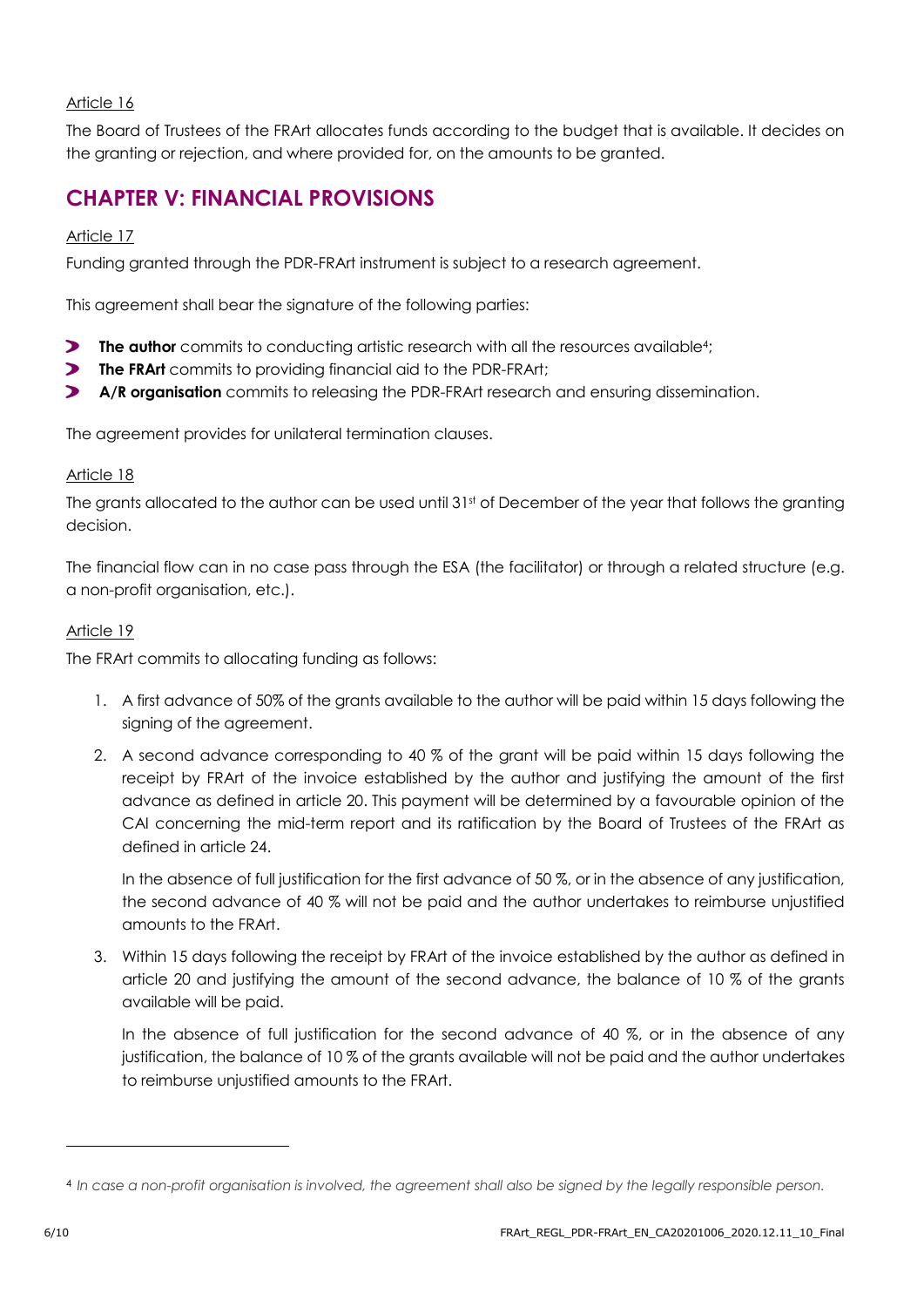Justification for this balance of 10 % shall be presented in the invoice reporting all expenditures incurred, and it must be sent by the 1st of March at the latest, the year following the 31st of December of the year following the granting decision.

#### Article 20

All expenditures must be accounted for by the author by providing accounting documents mentioning the nature and the date of the expenditure and the supplier. Supporting documents must be categorised, numbered, and reported in a summary table.

Invoices to be sent to the FRArt will include the summary table and a copy of the supporting documents. The originals must be at the disposal for potential external audit purpose for five years after the end of the project.

The FRArt shall reserve the right to require payment of the ineligible expenditures.

#### Article 21

In the event that the author remains in default of repayment of unjustified or ineligible costs, the FRArt reserves the right to resort to all the ways and means that it deems useful to undertake to recover the amounts not justified by the author.

#### Article 22

Any change of the research project (consequences on the research programme) and any change of more than 15% of one of the three expenditure items (personnel/operating/equipment) requires a prior written approval from the A/R organisation and the FRArt.

#### Article 23

Grants are exclusively allocated for the execution of the research programme approved by the FRArt. The author is required to use them solely for that purpose. Any fundamental change in the on-going PDR-FRArt must obtain the prior written approval of the F.R.S.-FNRS.

## **CHAPTER VI: REPORT AND DIFFUSION**

#### Article 24

In the mid-term of the research programme the author commits to presenting a mid-term report about the research to the FRArt and the A/R organisation.

This mid-term report of between 1,000 and 3,000 words should include:

- 1. A report of the progress of the research: actions already started relating to the plan, potential modifications, consequences;
- 2. Possible schedule updates and their justification;
- 3. Considered public presentation means for the diffusion of the research.

The report is due prior to the payment of the second advance. It is examined by the CAI, who gives a justified opinion. In case of an unfavourable opinion, the mid-term report is transmitted to the ESA, facilitator of the project, in charge of contacting the author in order to amend the mid-term report.

The payment of the second advance is determined by a favourable opinion that has to be ratified by the Board of Trustees of the FRArt.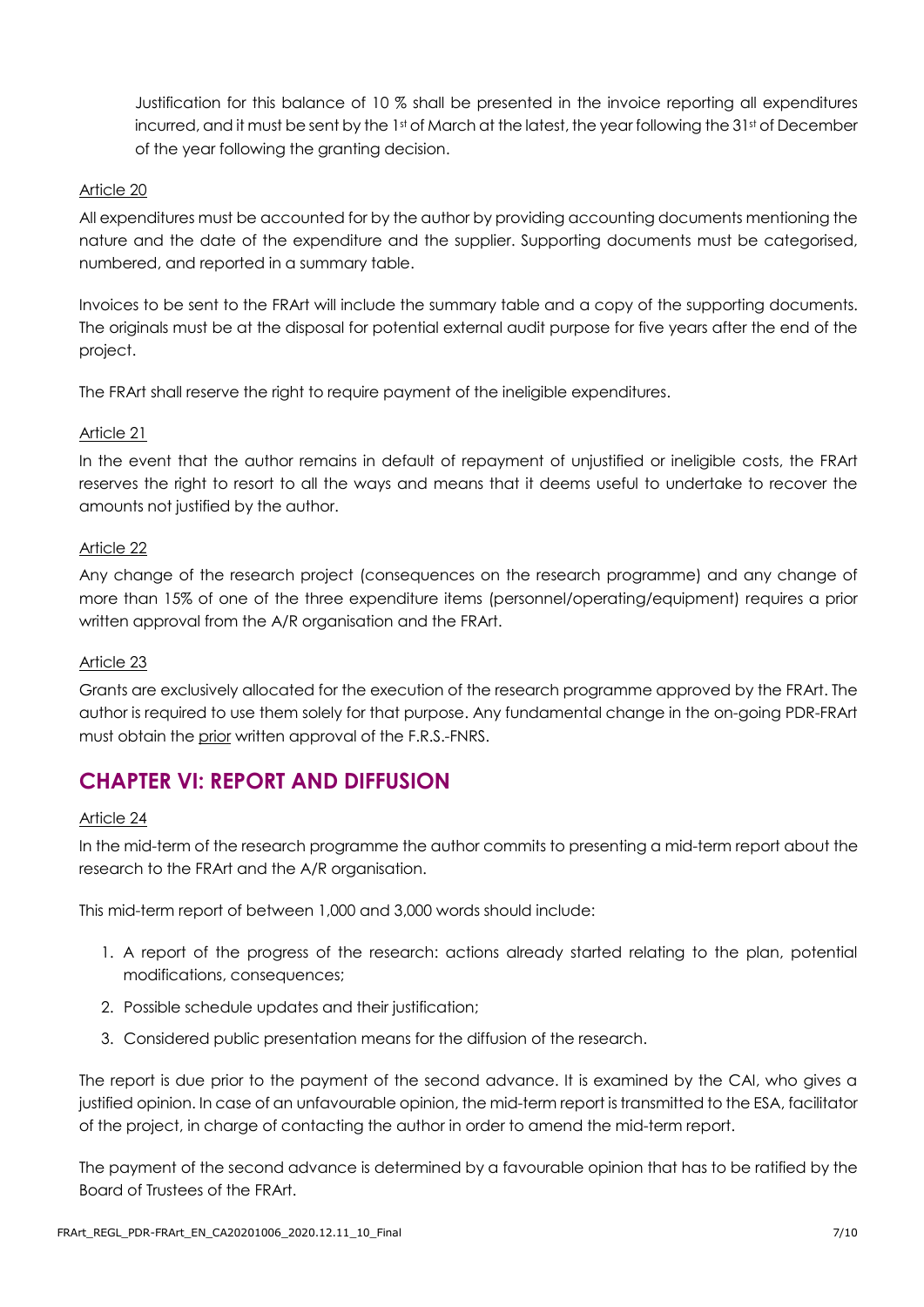Should the ESA, the CAI or the main author notice a major problem, the file is transmitted to the Board of Trustees of the FRArt for discussion.

\_\_\_\_\_\_\_\_\_\_\_\_\_\_\_\_\_\_\_\_\_\_\_\_

#### Article 25

The author commits to releasing the results of the research to the public.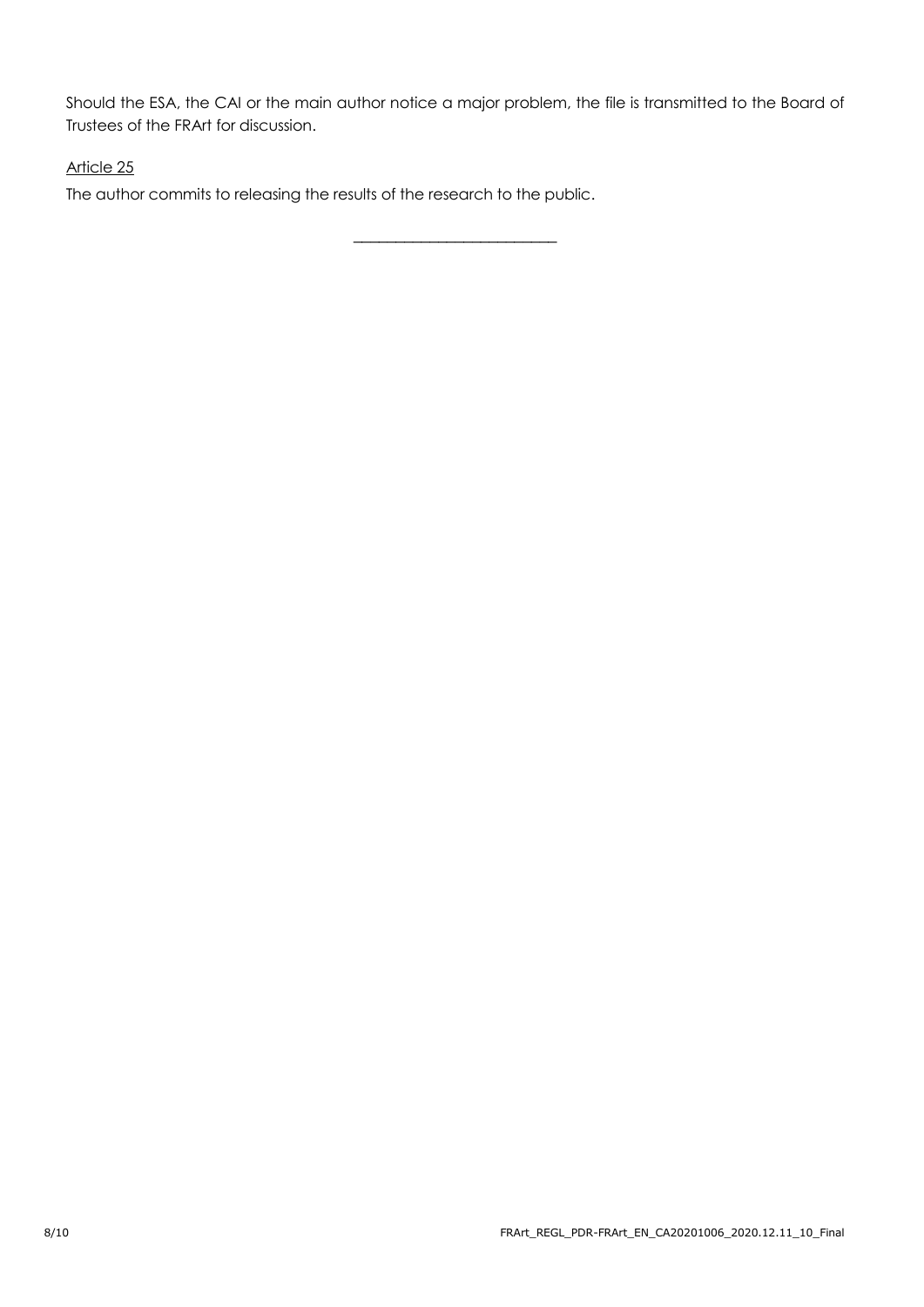## <span id="page-8-0"></span>**APPENDIX 1**

Higher Schools of Art (ESA) of the Wallonia-Brussels Federation in Belgium

PDR-FRArt Instrument